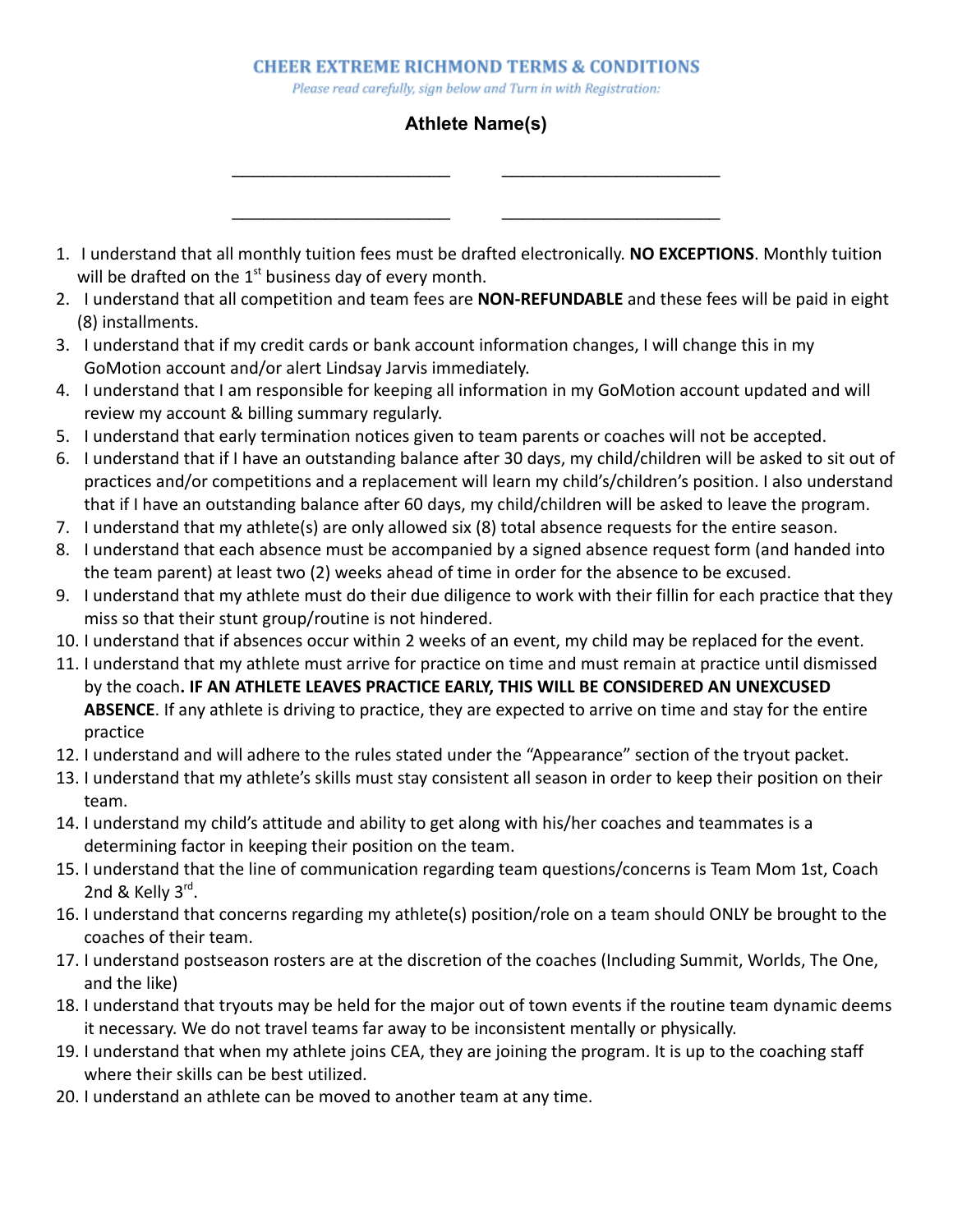Please read carefully, sign below and Turn in with Registration:

- 21. I understand that crossovers may be asked to do only 1 of the 2 teams if room needs to be made for another athlete due injury, demotion, promotion or new registration.
- 22. I acknowledge that should my enrollment terminate for any reason after choreography, I will be charged a \$250 re-choreography fee as well as tuition for the remainder of the season.
- 23. I am aware that my child should only stunt and tumble under direct supervision of a staff member.
- 24. The coach or instructor may choose to have a closed practice at any time as this technique helps to relieve outside distraction for the benefit of the team.
- 25. I understand that it is beneficial for the team to match their clothing at practice and may be asked to do so at any time. I am expected to keep up with my practice wear and purchase it again if it is lost. (this includes bows)
- 26. All cheerleaders must wear cheer shoes to practice. These can be purchased at the uniform fitting. Shoes worn on the competition floor are expected to be WHITE with NO LOGO on them. Shoes from prior seasons may be worn if they are clean.
- 27. No jewelry of any kind may be worn during practice, class, open gym, camps, clinics, competition or other performances. **THE TEAM RECEIVES A BIG DEDUCTION WHEN THIS HAPPENS ON STAGE.** It is not up to the team parent to make sure the child takes out their jewelry. **PLEASE DO NOT GET NEW PIERCINGS DURING THE COMPETITION SEASON.** They will not be able to compete with jewelry in.
- 28. I acknowledge the importance of personal hygiene and the fact that all athletes always work extremely close together. Please be considerate and prepared. ALL athletes should wear deodorant.
- 29. An athlete with a poor attitude or unwillingness to work hard and do her/his best will be removed from practice. The parent will be called to pick up the child. When an athlete is sent home, a meeting will be held with the coach, athlete and parent to determine eligibility for continued participation at CEA Richmond.
- 30. CEA Richmond promotes scholastic and academic success; however, homework, projects, field trips, other extracurricular activities, plays at school (unless for a grade), jobs, etc. are unexcused absences. On the nights before an assignment is due, athletes still must be at practice and will not be excused to leave early. Practice is only a few hours per week so please plan accordingly and utilize time management skills.
- 31. I understand that cheerleading is a team sport and that a practice cannot be taken away from the athlete for bad grades, bad behavior at home/school, etc. Please find a punishment that does not also punish the coaches and teammates, or this action may be grounds for dismissal from the team. Our policy is to promote responsibility, academics, teamwork, time management, and commitment in order to ensure every team member can benefit the most from our program.
- 32. **INJURY**: We are sensitive to the needs of our athletes and safety is our top priority for the team. If it is necessary to "sit-out" of practice, a doctor's note is REQUIRED. A "plan of action" is required from the doctor and a meeting will be held with the parents and athlete if additional practices must be missed. ALL injured athletes are required to attend all practices, competitions, and exhibitions dressed in practice or competition uniform. In order to hold their spot on the team, they must continue to pay tuition and fees. If it is not possible once they return to do the skills required on the roster that exists, we will make a spot for them on an appropriate team.
- 33. **SKILL LOSS**: If an athlete is unable to perform the necessary skills for her/his assigned team, CEA Richmond management and coaching staff may elect to change her/his squad assignment to better fit the skills of the athlete and ensure team competitiveness. For example: an athlete is assigned to a Level 3 team and is expected to execute her/his ROBHS Tuck. For whatever reason, the athlete stops performing the skill, it may be in the best interest of the team and athlete to adjust her squad assignment; Regardless, of the skill other teammates have as each skill set is unique and so is the need to make certain ranges on the score sheet.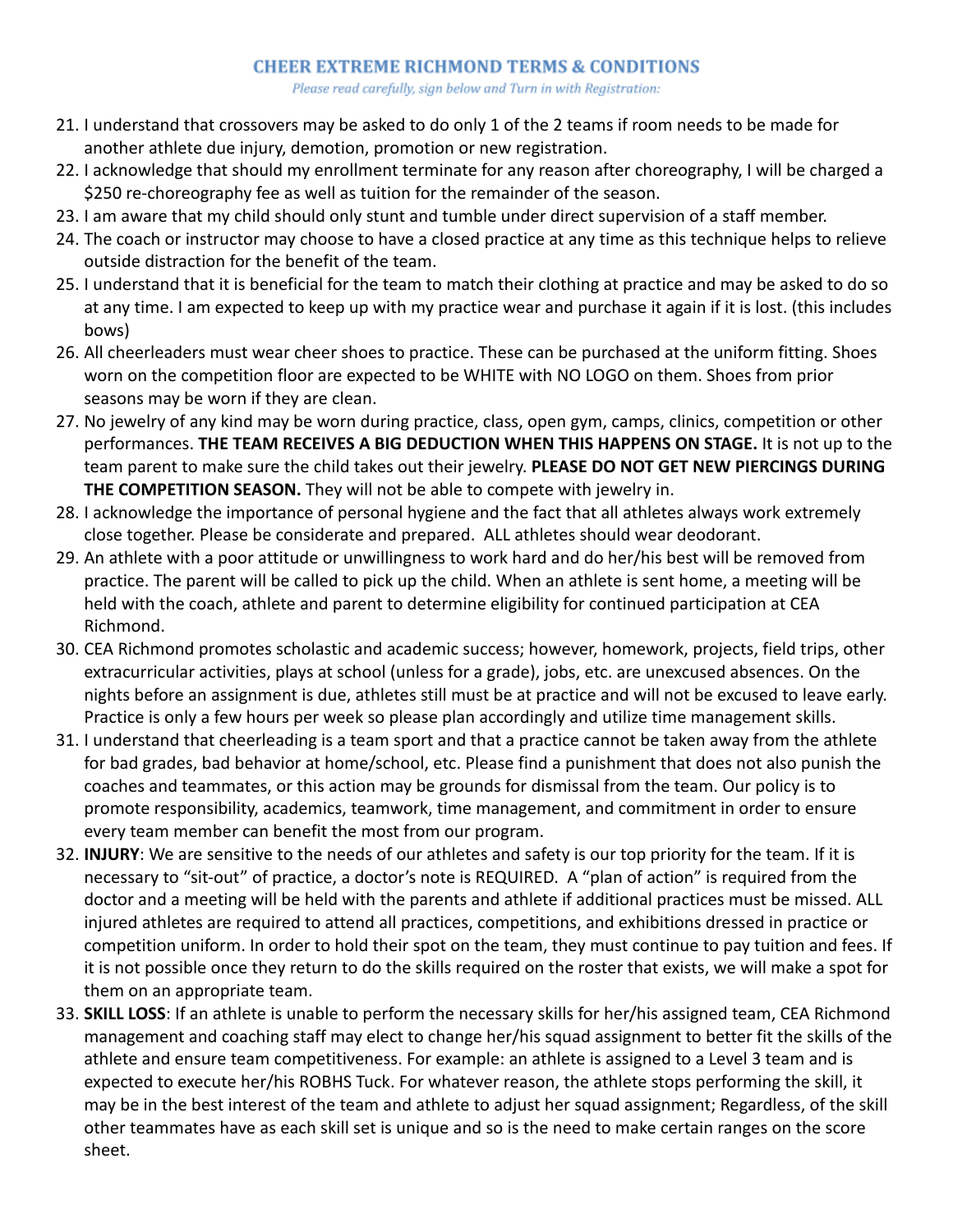Please read carefully, sign below and Turn in with Registration:

- 34. **SKILL PROGRESSION**: If an athlete is performing the skills required for a higher level team, CEA Richmond management and coaching staff may elect to adjust their squad assignment. One or all factors will be taken into consideration: available positions, consistency and execution of tumble skills, consistency of position performance, etc.
- 35. I understand that when we travel, to camps, unity weekends or competition, our priority is to be with our team and perform to the best of our ability. Site seeing, theme parks, visiting family, shopping, etc. must not interfere. YOU MUST ADHERE TO ALL CURFEWS AND ATHLETES ARE EXPECTED TO BEHAVE. Please discuss this with your athlete before traveling.
- **36.** I understand that I am responsible for cheering for other CEA teams while at competition. There will ALWAYS be a block of teams that my child and I are responsible to cheer for. The performance part of our scoresheet is extremely important and many times a direct result of how loud our crowd is. **NO PHONES DURING TEAM PERFORMANCES**
- 37. **TEAM MEETING TIMES AT COMPETITION:** Athletes CANNOT be late to team arrival & meeting times at competitions. This causes tremendous stress on the coaches and teammates and the vibe cannot be repaired after the fact. Being late may also result in your child's removal from the team. Athletes will also be appropriately reprimanded for being late to practice/meeting time, so please make time after practice to complete the conditioning required.
- 38. When we travel, all squad meetings and/or extra practices and parent meetings scheduled are MANDATORY.
- 39. Parents and athletes are always expected to exhibit good behavior/sportsmanship. Unruly behavior or disrespect from parents and/or athletes toward each other, other teams/parents, staff, coaches or owners will not be tolerated. Disregard for these rules will result in disciplinary action & may include termination of membership (There are no refunds or credits given for competition fees, hotel rooms, monthly fees, etc.)
- 40. PLEASE ACT RESPONSIBLY! Please provide meals for your child and/or food money prior to arriving at a competition.
- 41. Friends of athletes are welcome to attend competitions; however, they (and the athlete) need to understand that the athlete's primary commitment is to the team. PDA is not allowed (or any other irresponsible behavior) while representing CEA.
- 42. CEA Richmond will follow the appropriate county (depending on location) inclement weather policy as closely as possible. In the event that conditions permit in the evening after schools were closed for the day, CEA Richmond may open. Check Facebook Page and Website for Information.

## **I have received, read, agree, and understand all of the above Terms and Conditions in addition to the Cheer Extreme Richmond Tryout Packet, Athlete Termination Sheet ("reasons why"), Dates Closed, and other tryout paperwork.**

**Parent / Guardian Signature <b>Date Date**